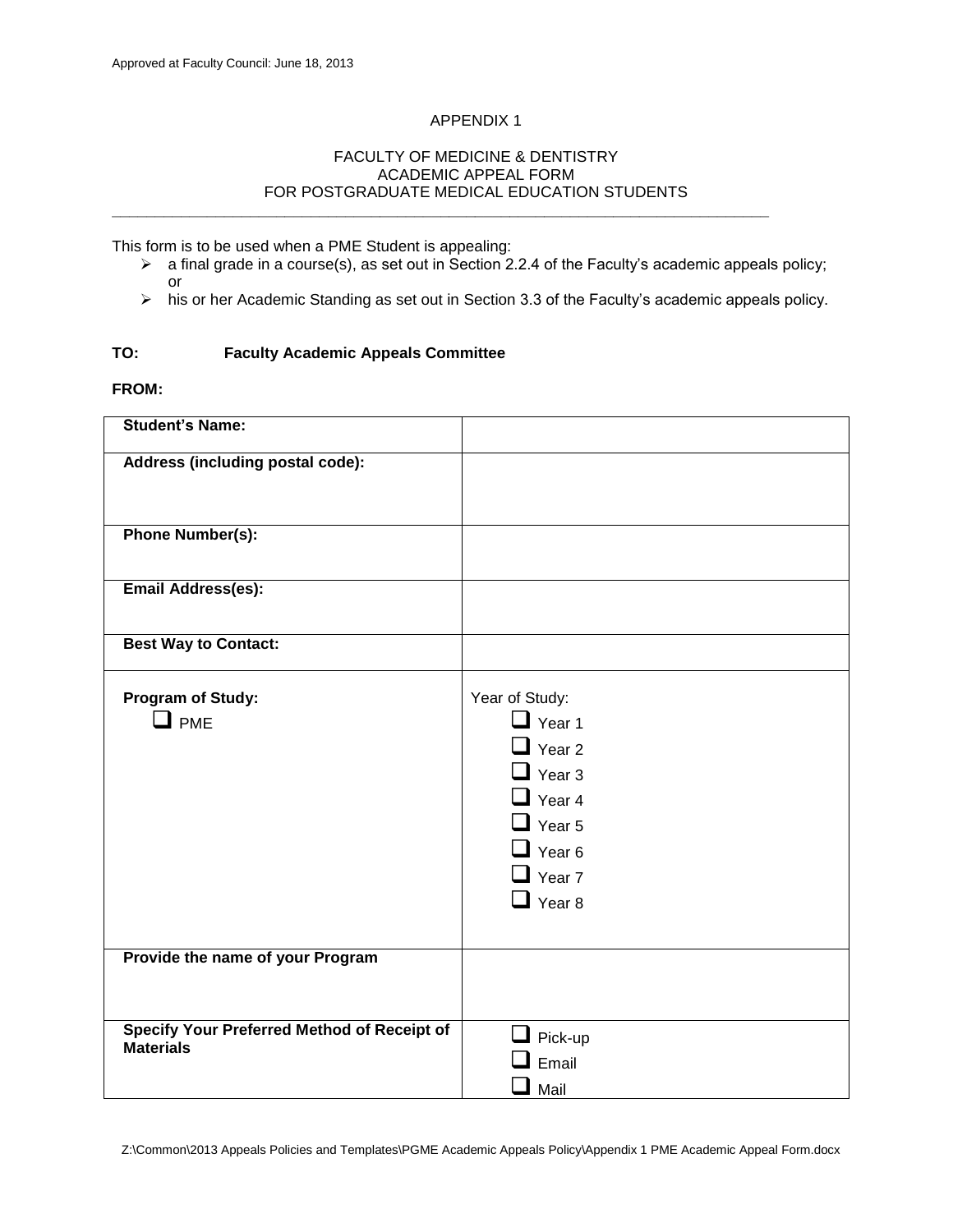|                                                                                      | Courier                                                                                             |
|--------------------------------------------------------------------------------------|-----------------------------------------------------------------------------------------------------|
| 1 <sub>1</sub><br><b>FACULTY DECISION:</b>                                           | PLEASE ACCEPT THIS AS MY ACADEMIC APPEAL ARISING FROM THE FOLLOWING                                 |
| The decision that I be required to withdraw from the Faculty of Medicine & Dentistry |                                                                                                     |
|                                                                                      | The decision that I be required to repeat a year within the Faculty of Medicine & Dentistry         |
| Faculty of Medicine & Dentistry                                                      | The decision that I be required to repeat a course, rotation, elective, or selective within the     |
|                                                                                      | The decision that I be required to rewrite an examination(s) in the Faculty of Medicine & Dentistry |
| The decision that I may not be granted a Certificate of Training                     |                                                                                                     |
| Dentistry                                                                            | The decision that I be required to complete remedial course work within the Faculty of Medicine &   |
| Dentistry                                                                            | The decision that I be required to complete a clinical rotation within the Faculty of Medicine &    |
| The grade of<br>which I received in<br>Other: (Explain)                              | Name the (Course[s] or Rotation[s])                                                                 |

### II. **MY** *GROUNDS* **FOR APPEAL ARE AS FOLLOWS:**

Additional pages of supporting documentation may be attached. All known grounds must be listed and explained. See Section 2.2.1 for final grades and Section 3.3.1 for Academic Standing for guidance in this area.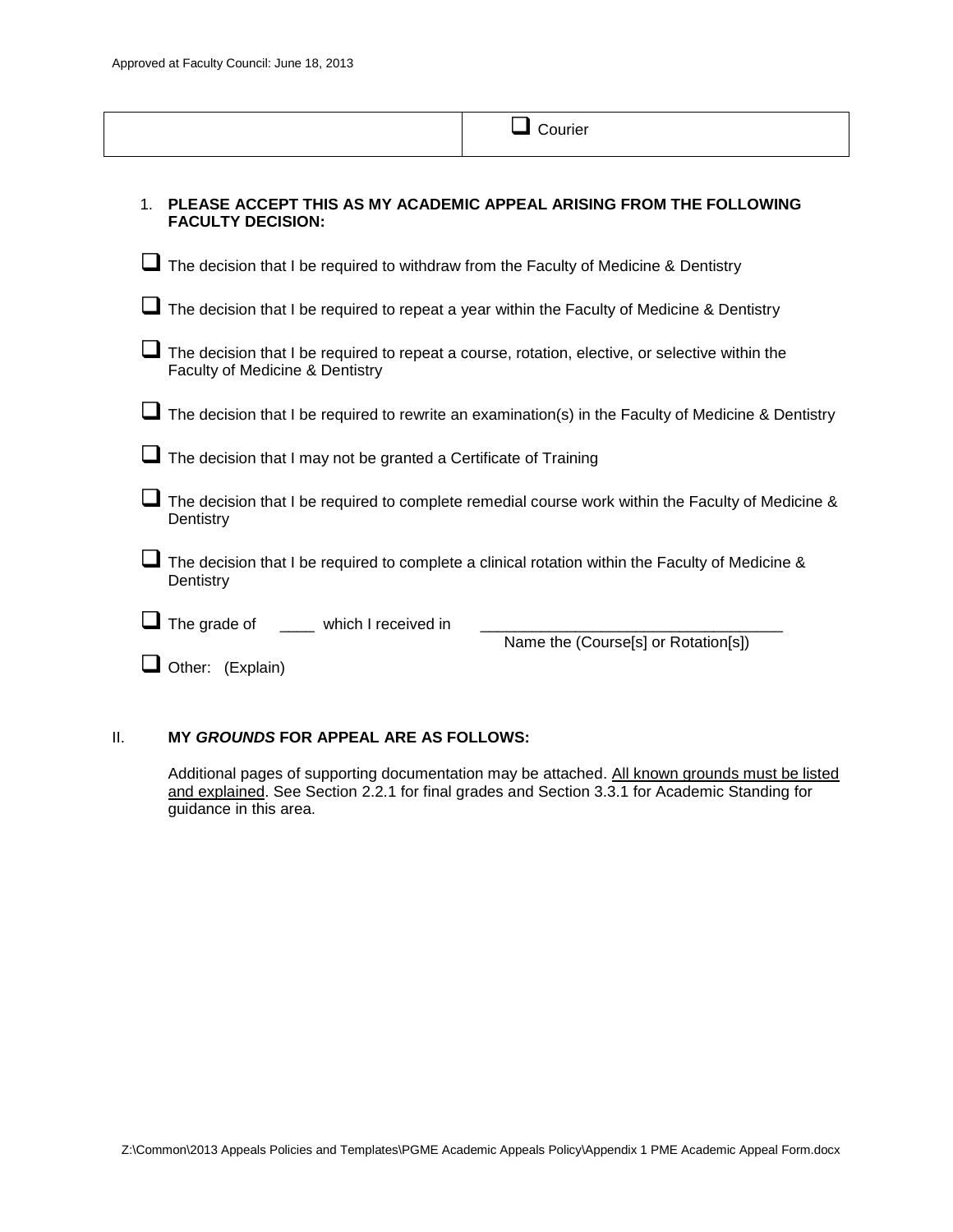# **III. I AM REQUESTING THAT I BE GRANTED THE FOLLOWING RELIEF.**

If alternative forms of relief are requested, list them in order of preference: